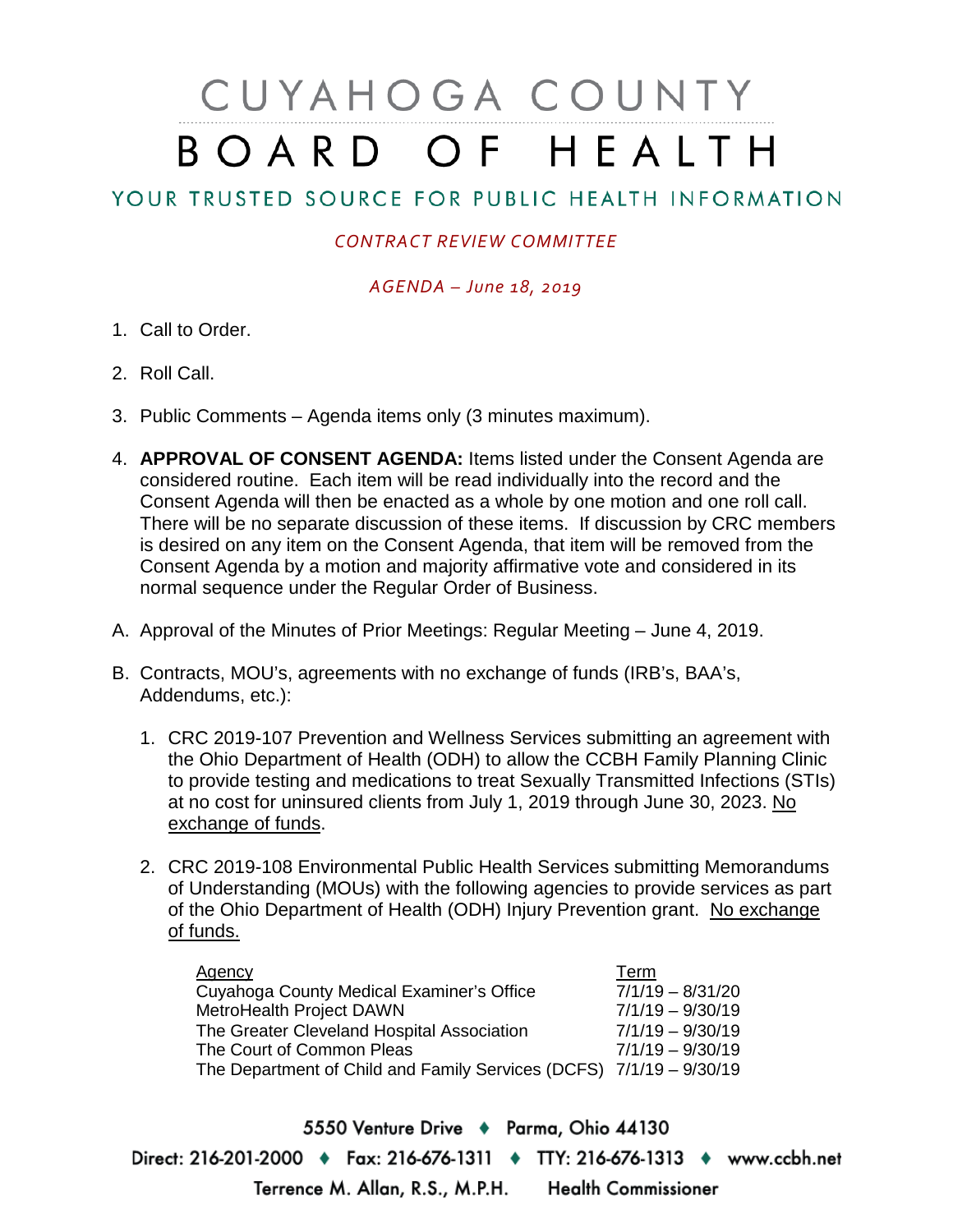3. CRC 2019-109 Environmental Public Health Services submitting a Participation Agreement for the Overdose Detection Mapping Application Program (ODMAP) between Washington/Baltimore High Intensity Drug Trafficking Area and the Cuyahoga County Board of Health to provide CCBH staff the technology that will allow us to access overdose data in real time. No exchange of funds.

#### 5. **CONTRACTS AND AWARDS:**

- A. Tabled Items
	- 1. CRC 2018-100 7208 Broadview Rd. Parma, Ohio 44134
	- 2. CRC 2018-123 7454 Bronson Rd. Olmsted Township, Ohio 44138
	- 3. CRC 2019-106 17405 S. Woodland Road Shaker Heights, Ohio 44120
- B. New Items For Review
	- 1. Bid/Quote Openings ≥ \$25,000.00

None

2. Bid/Quote Openings < \$25,000.00

*Lead Program:*

- a. CRC 2019-110 1866-1868 Roxford Rd. East Cleveland, Ohio 44112
- b. CRC 2019-111 11548 Lawndale Parma Heights, Ohio 44130
- 3. Expenditures: Contracts < \$25,000.00

5550 Venture Drive ♦ Parma, Ohio 44130 Direct: 216-201-2000 ♦ Fax: 216-676-1311 ♦ TTY: 216-676-1313 ♦ www.ccbh.net Terrence M. Allan, R.S., M.P.H. **Health Commissioner**